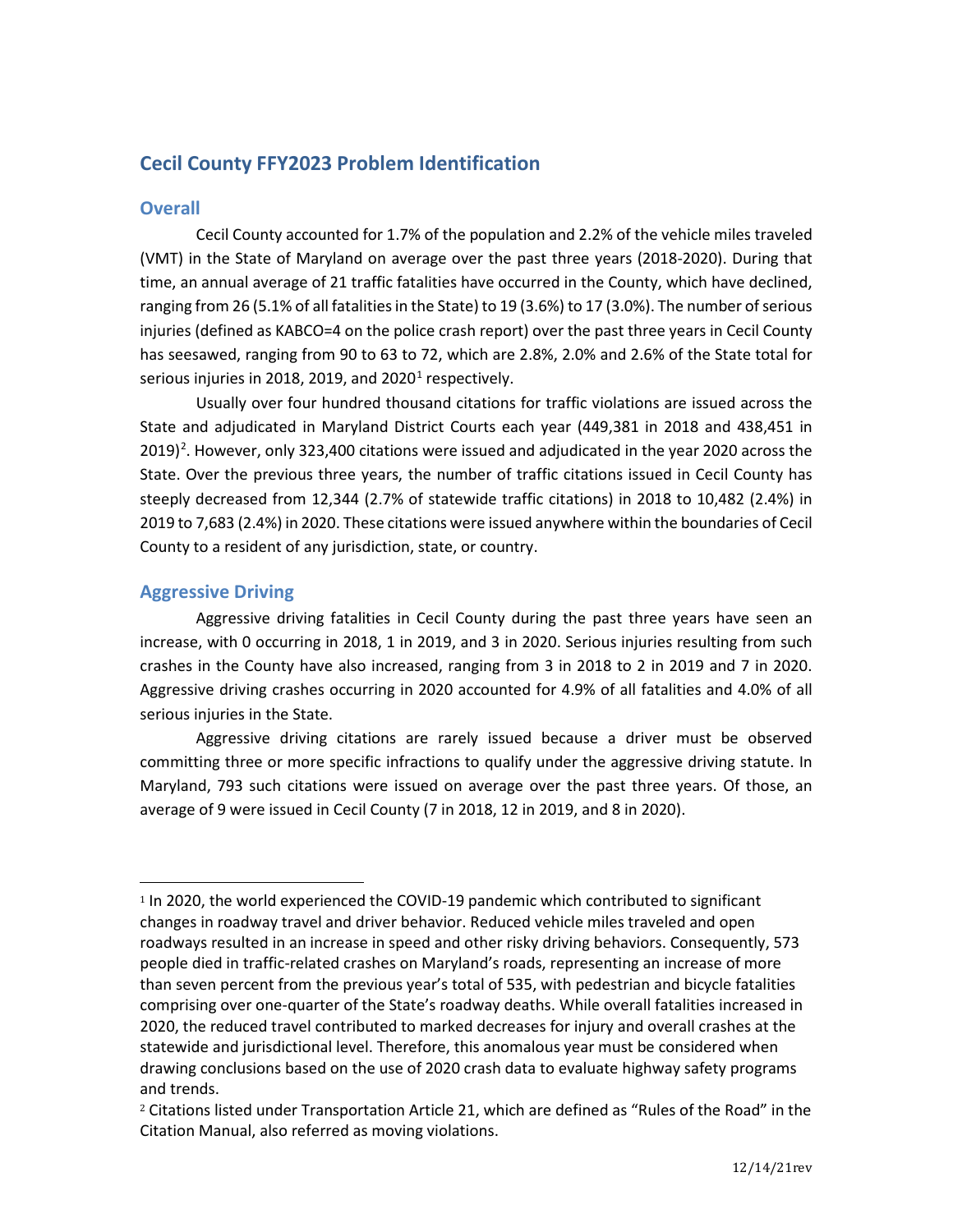### **Distracted Driving**

Since 2018, there have been an annual average of about 9 distracted driving fatalities occurring in Cecil County. In 2020, distracted driving in the County added 5 deaths to the State's distracted driving fatalities, a point on a trend that has decreased over the previous three years (14 in 2018 and 8 in 2019). Serious injuries resulting from distracted driving crashes in the County have decreased and leveled off over the past three years, from 51 in 2018 (3.2% of all distracted driving serious injuries in the State) to 34 in 2019 (2.3% of all) to 35 in 2020 (2.9% of all). In 2020, 29.4% of all fatalities and 48.6% of all serious injuries recorded in Cecil County resulted from distracted driving crashes.

Distracted driving citations issued in Maryland during the past three years have decreased significantly, ranging from 33,655 in 2018 to 33,978 in 2019 and 19,450 in 2020. During the same period, distracted driving citations issued in Cecil County have seen a significant decrease, ranging from 440 in 2018 to 396 in 2019 and 241 in 2020. As a proportion of the distracted driving citations issued statewide, those handed out in the County accounted for 1.3% in 2018, 1.2% in 2019 and 1.2% in 2020.

# **Impaired Driving**

Over the past three years, an average of 5 impaired driving fatalities occurred per year in Cecil County. Fatalities from such crashes have been decreasing, ranging from 9 (6.4% of all impaired driving fatalities in Maryland) in 2018 to 4 (2.6% of all) in 2019 to 1 (0.8% of all) in 2020. Serious injuries resulting from such crashes in the County over the same time period have oscillated, ranging from 13 in 2018 (2.8% of all impaired driving serious injuries in the State) to 19 in 2019 (3.9% of all) to 16 in 2020 (3.6% of all). In 2020, 5.9% of all fatalities and 22.2% of all serious injuries in Cecil County resulted from impaired driving crashes, compared to 21.1% of all fatalities and 16.4% of all serious injuries from impaired driving crashes occurring throughout the State.

Impaired driving relates to driving while impaired by alcohol and/or drugs or controlled dangerous substances. Several citations may be issued at the point of an encounter with an impaired driver. Therefore, all judicial figures related to impaired driving will be quantified using arrests, not individual citations. Impaired driving arrests have steeply decreased in Maryland over the past three years, from 18,403 in 2018 to 18,279 in 2019 to 13,651 in 2020. During the same period, impaired driving arrests have decreased significantly in Cecil County, ranging from 483 in 2018 to 372 in 2019 to 235 in 2020. As a proportion of impaired driving arrests in the State, the number of impaired driving arrests in the County accounted for 2.6% in 2018, 2.0% in 2019, and 1.7% in 2020. Of the impaired arrests in the County in 2020, 3.0% were of older drivers (ages 65+) while 4.3% were of younger drivers (ages 16-20).

# **Speeding**

During the past three years, Cecil County averaged 2 speeding related fatalities per year, which have stayed the same over that time: 2 in 2018, 2 in 2019 and 2 in 2020. Serious injuries resulting from such crashes in the County over the past three years have varied, ranging from 8 in 2018 to 2 in 2019 and 11 in 2020. In 2020, 1.8% of statewide speeding related fatalities and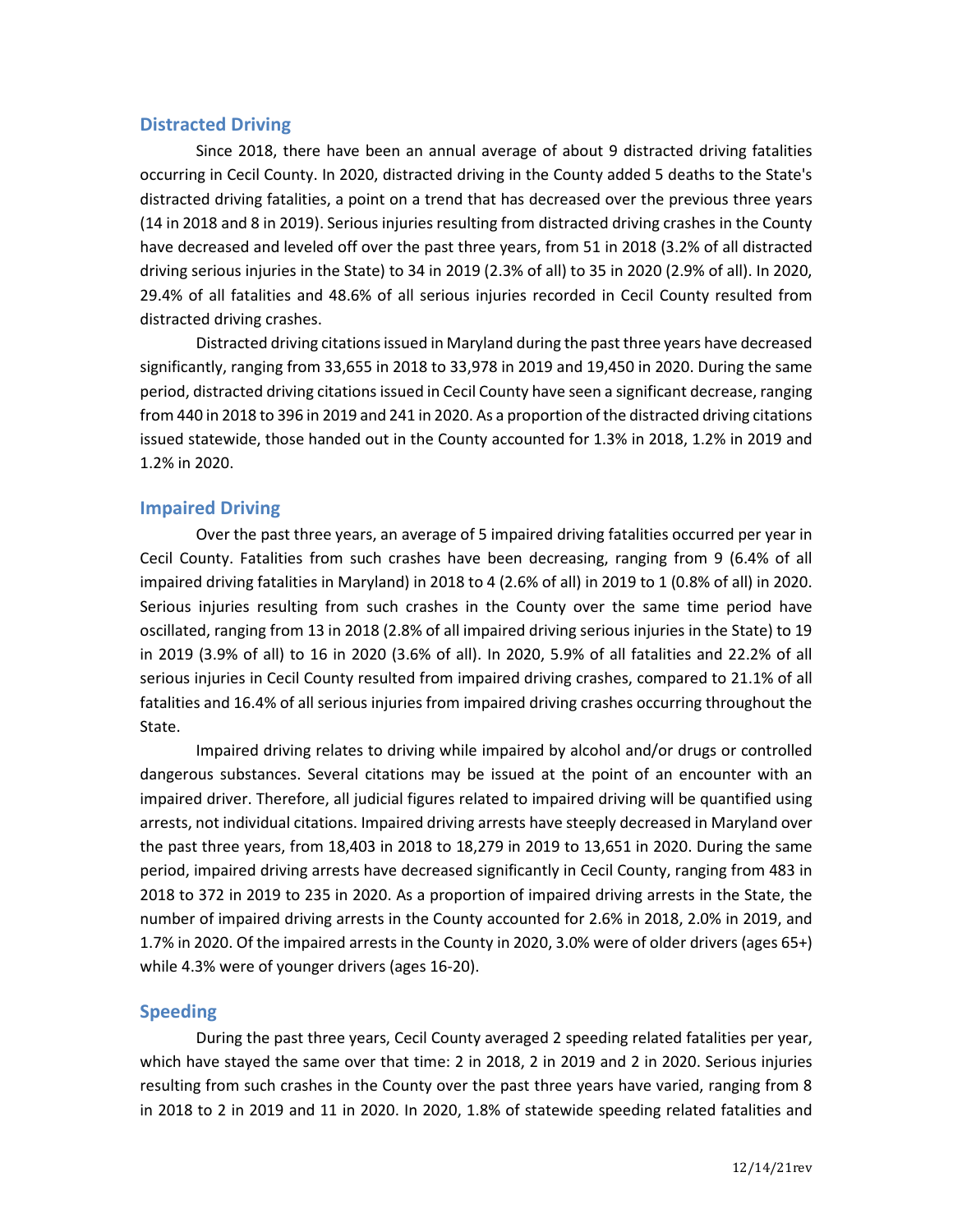3.7% of statewide speeding related serious injuries resulted from crashes in Cecil County. Over the same year, 11.8% of all fatalities and 15.3% of all serious injuries recorded in Cecil County were the result of crashes involving driving speed.

Speeding citations are very common even though those adjudicated through the District Court do not include automated enforcement. Speeding citations issued in Cecil County have steeply decreased over the past three years, with 6,717 (3.4% of statewide speeding citations), 5,574 (3.1% of statewide), and 4,321 (2.9% of all) issued in 2018, 2019, and 2020, respectively. Statewide speeding citations have steeply decreased over the same three years: 195,649, 182,213, and 151,419. Speeding citations comprised 56.2% of all Cecil County citations in 2020.

#### **Non-motorists**

Non-motorists are defined here as pedestrians (on foot) and bicyclists. Pedestrian fatalities in Cecil County have fallen and plateaued over the previous three years, from 6 (2018) to 0 (2019) to 0 (2020), while serious injuries have oscillated, ranging from 9 (2018) to 6 (2019) to 9 (2020). The occurrence of bicyclist fatalities in Cecil County has been rare, with 0 in 2018, 0 in 2019, and 0 in 2020, while serious injuries to bicyclists have remained almost steady, ranging from 1 in 2018 to 0 in 2019 to 2 in 2020.

Very few non-motorist citations are issued throughout the State, to either the pedestrian or the motor vehicle driver. Typically, more violations are issued to drivers, and in Cecil County 5 were issued to drivers against pedestrians or bicyclists in 2020, while 0 were issued to pedestrians or bicyclists that year. As a proportion of statewide totals (933 and 235), those numbers represent 0.5% and 0.0%, respectively, in 2020.

#### **Motorcycles**

Motorcycle rider fatalities have seesawed over the past three years in Cecil County, ranging from 0 (2018) to 4 (2019) to 2 (2020). Serious injuries to motorcyclists have fallen and plateaued, ranging from 15 (2018) to 12 (2019) to 13 (2020). The 2020 figures account for 2.6% of motorcycle rider fatalities and 4.1% of rider serious injuries that occurred in the State.

Maryland has had a universal helmet law in place for several decades, consequently the incidence of unhelmeted motorcyclists involved in a crash is low. The State has averaged 7 unhelmeted motorcycle rider fatalities per year over the past three years, therefore, unhelmeted motorcycle fatalities in Cecil County have been uncommon (an average of 0 per year). However, 5 seriously injured riders in Cecil County were unhelmeted in 2020, which is 5.7% of the State total (compared to 7 in 2018 and 0 in 2019).

#### **Older Drivers**

In Maryland, older driver safety programs focus on drivers of age 65 years or older. The data presented here on fatalities and serious injuries include any person involved in a crash with an older driver. Older drivers were involved in crashes that resulted in an average of 94 fatalities in Maryland each year (85 in 2018, 105 in 2019 and 91 in 2020). During that time, serious injuries resulting from these crashes in Maryland have seen a significant decrease, ranging from 518 in 2018 to 512 in 2019 to 381 in 2020. Fatal crashes involving older drivers in Cecil County averaged 2 over the same period (ranging from 3 in 2018, 2 in 2019 to 2 in 2020). Further, serious injuries